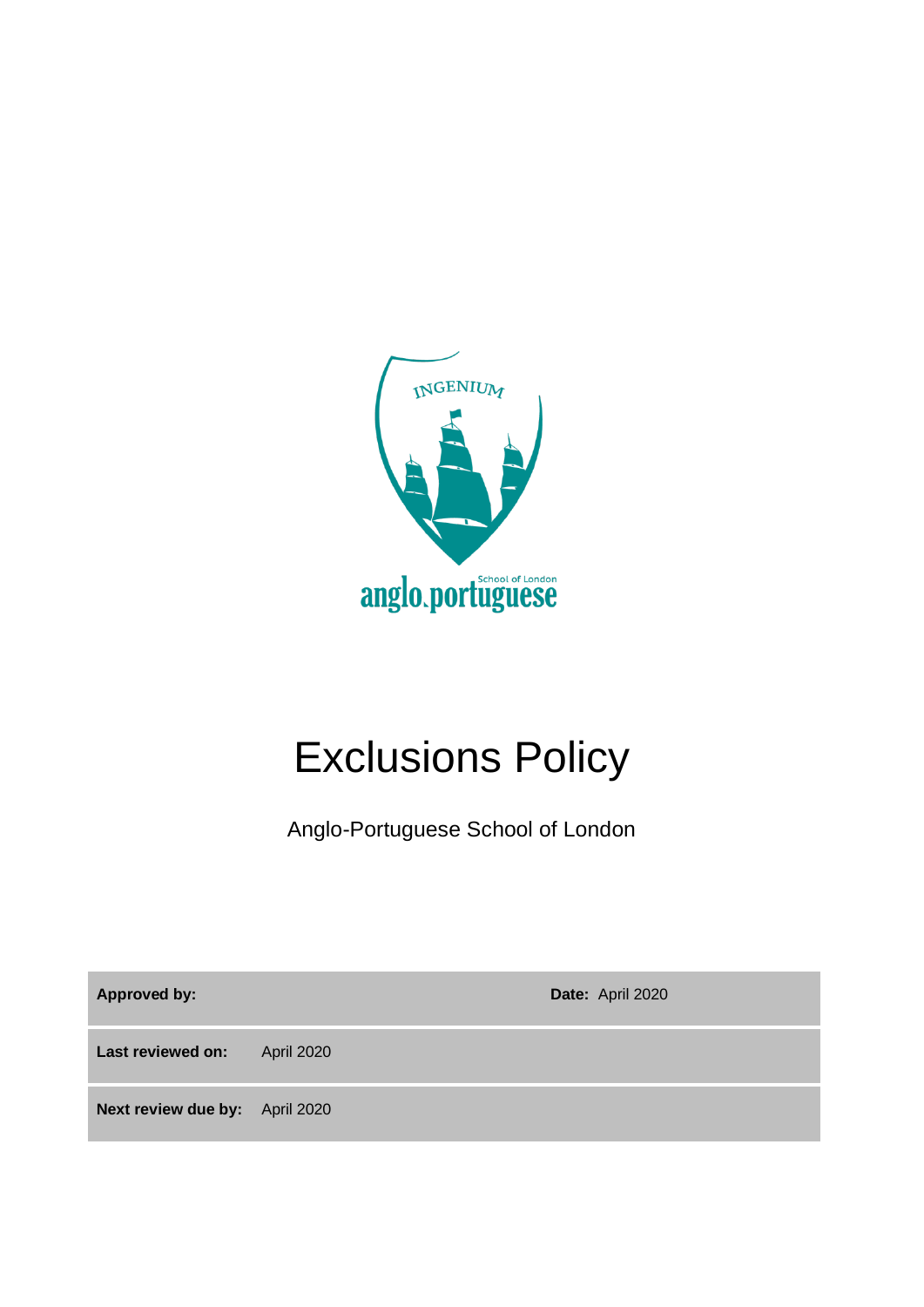#### **Introduction:**

The policy sets out quidelines and circumstances under which a pupil may be excluded on a fixedterm or permanent basis from APSoL and applies to all pupils, including those who may be below or above compulsory school age. The policy is available on each school website and can be made available in large print or other accessible formats if required.

#### **Other relevant policies:**

This policy should be read in conjunction with the school's Behaviour Policy as well as other relevant school policies, particularly the Inclusion Policy, Special Educational Needs Policy and the Equality & Diversity Policy. It also has a close inter-relationship with the Anti-Bullying Policy and Attendance Policy.

#### **Guidance and legislation**

This policy is drafted to be compliant with the 'Exclusion from maintained schools, academies and pupil referral units in England' (July 2017) statutory guidance: https://www.gov.uk/government/publications/school-exclusion This policy reflects changes that were made to the previous 2012 guidance document. It contains a summary of the statutory guidance and is not intended to provide a full account of all the guidance content which should be read alongside this policy. This policy also takes account of our public-sector equality duty set out in section 149 of the Equality Act 2010.

#### **Principles:**

Permanent exclusion will only be used as a last resort, in response to a serious breach or persistent breaches of the school's behaviour policy; and where allowing the pupil to remain in school would seriously harm the education or welfare of the pupil or others in the school. We seek to reduce the number of incidents leading to exclusions by promoting a positive atmosphere of mutual respect and discipline within the school. We regularly monitor the number of exclusions to ensure that no group of students is unfairly disadvantaged through their use and that any underlying needs of individuals are being fully met.

#### **Authority to exclude**

A fixed-term exclusion from the school can only be authorised by the Principal. If the Principal is not available to authorise the exclusion, a decision should be deferred until the opportunity for

### www[.angloportugueseschool.org](https://angloportugueseschool.org/)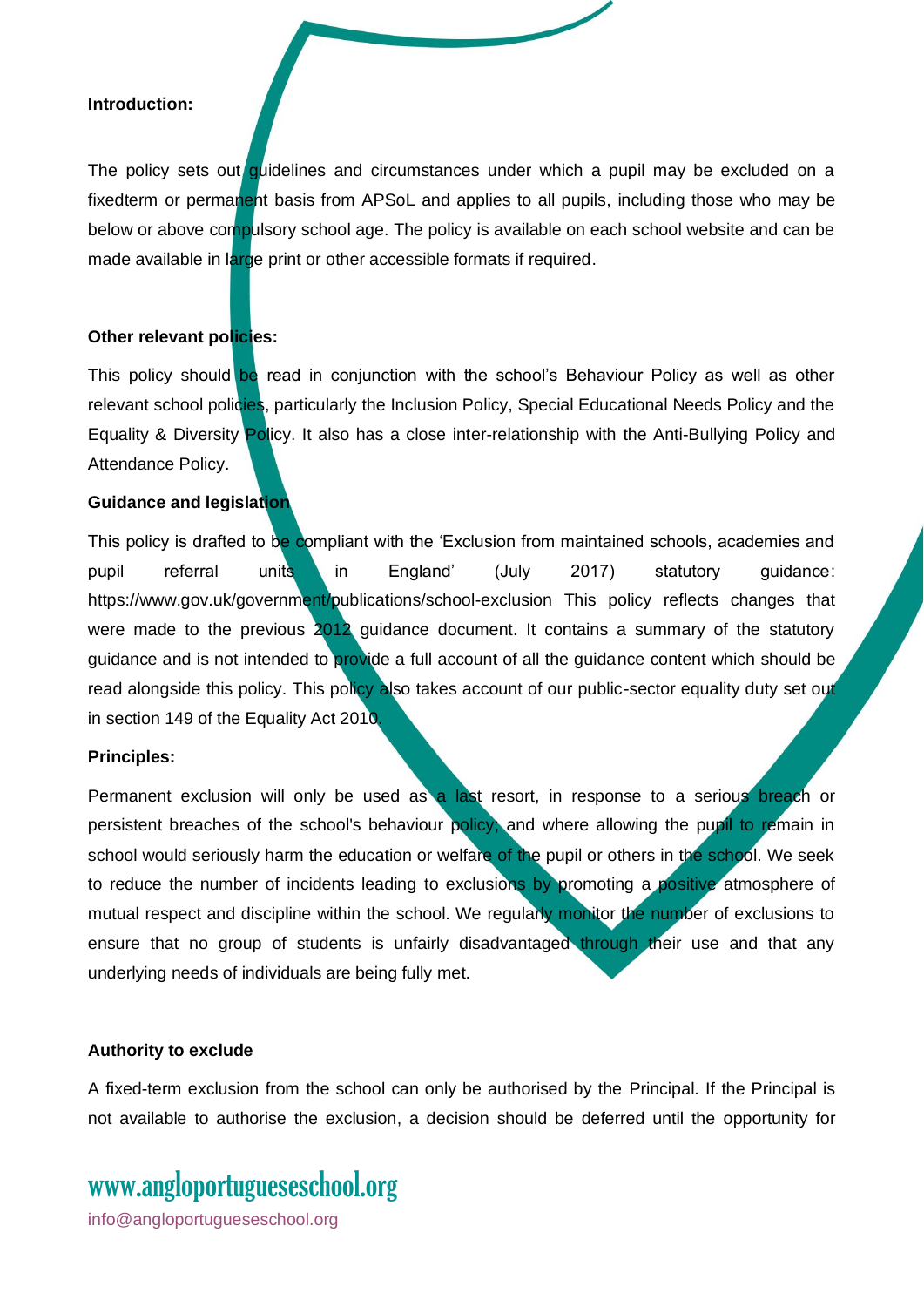authorisation is available. In the case of a permanent exclusion this can only be authorised by the Principal, after approval by the Chair of Board of Trustees. Legal advice must always be sought by the Principal where any exclusion involves a child SEN or a disability, or a looked after or previously looked after child or for any exclusion where the circumstances are particularly complex. The Principal may withdraw an exclusion that has not been reviewed by the Board of Trustees.

#### **Decision to exclude**

A pupil may be excluded for one or more fixed periods, up to a maximum of 45 school days in a single academic year. They can also be excluded permanently. A decision to permanently exclude a pupil will only be taken:

• in response to a serious breach, or persistent breaches, of the school's behaviour policy; and

• where a pupil's behaviour means that allowing the pupil to remain in school would seriously harm the education or welfare of the pupil or others in the school.

#### **The decision will always be:**

- Lawful
- Rational
- Reasonable
- Fair
- Proportionate

When establishing the facts in relation to a possible exclusion, the Principal will always apply the civil standard of proof i.e. on the balance of probabilities it is more likely than not that a fact is true, rather than the criminal standard of 'beyond reasonable doubt.'

#### **When considering exclusion, the Principal will take into account:**

• Possible short-term mitigating circumstances such as bereavement, mental health issues etc.

• Whether the pupil comes into a category that is known to be a particularly vulnerable group (e.g. pupils with SEN, FSM pupils; looked after children; certain ethnic groups; traveller children) and whether all preventative strategies have been fully utilised.

• Whether a pupil has already had a number of fixed-term exclusions which appear to have been ineffective.

#### **The Principal may:**

• use internal exclusion systems such as time out in designated areas of the school

### www[.angloportugueseschool.org](https://angloportugueseschool.org/)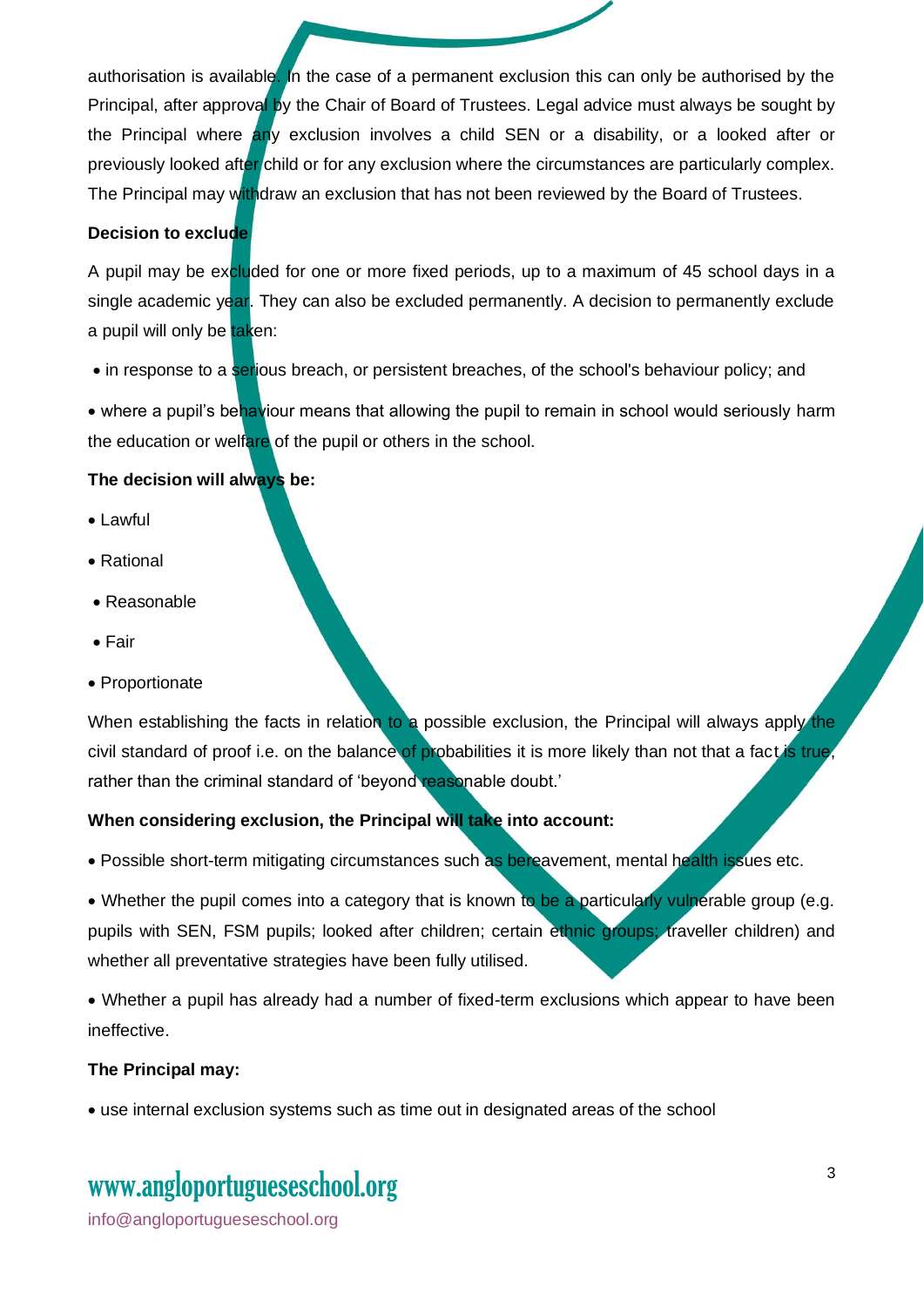• direct a pupil for education off-site to improve behaviour, or to arrange a 'managed move' for the same reason, but this will only be considered when there has been full consultation and agreement with parents and the receiving institution

• consider the behaviour of a pupil outside school as grounds for an exclusion.

The Principal will not:

• exclude any pupil for non-disciplinary reasons

• use exclusion informally or unofficially, children will not be sent home to 'cool off' even with parents' permission

• extend a fixed-period exclusion or 'convert' a fixed-period exclusion into a permanent exclusion. In exceptional cases, usually where further evidence has come to light, a further fixed-period exclusion may be issued to begin immediately after the first period ends; or a permanent exclusion may be issued to begin immediately after the end of the fixed period.

#### **Process**

The decision to exclude a pupil is not taken lightly and the Principal will:

• Ensure that a thorough investigation has been carried out.

• Consider all the evidence available to support the allegations.

• Allow and encourage the pupil to give their version of events. Where practical, the Headteacher will give the pupil an opportunity to present his or her case taking into account their age and understanding, before taking the decision to exclude.

• Take account of his/her legal duty of care when sending a pupil home following an exclusion. It may be necessary to make 'holding' arrangements until the pupil can be collected.

• Keep a written record of the actions taken including the signed statements of witnesses. Any exclusion of a pupil, even for short periods of time, will be formally recorded.

• Be confident that the procedures detailed in this policy and the statutory guidance have been carried out.

• Seek guidance from Talent Education Trust HR Lead and Chair of Board of Trustees when appropriate.

## www[.angloportugueseschool.org](https://angloportugueseschool.org/)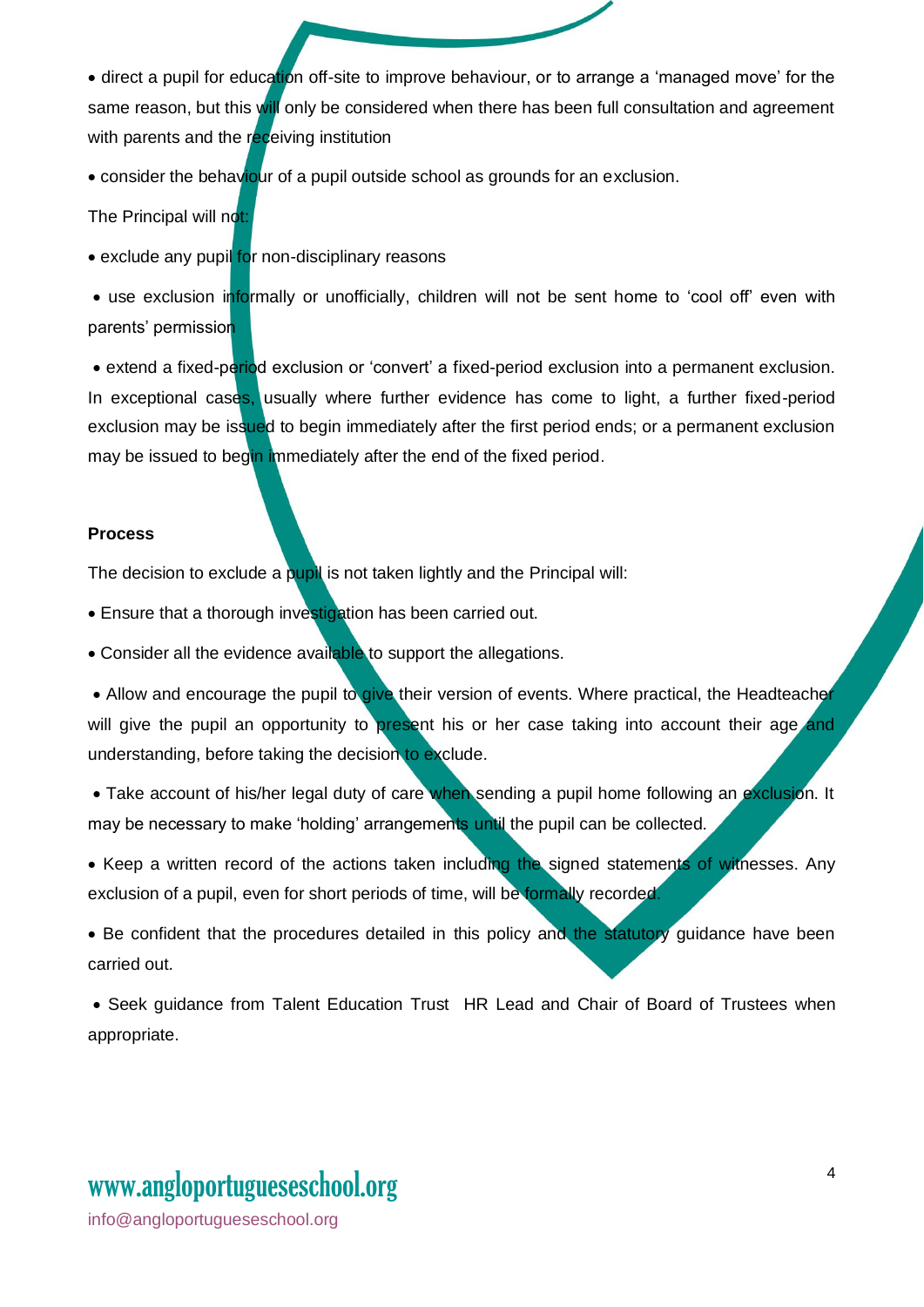#### **Behaviour related to a protected characteristic:**

We will take care to ensure that a decision to exclude does not involve any kind of discrimination as defined by the Equality Act 2010. We will not discriminate against pupils on the basis of protected characteristics, such as disability or race. The school will make reasonable adjustments for managing behaviour which is related to a pupil's disability. Where exclusion needs to be considered, the school will ensure that a pupil with a disability is able to present his or her case fully where the disability might hinder this.

We recognise that disruptive behaviour can be an indication of unmet needs. Where we have concerns about a pupil's behaviour we will try to identify whether there are any causal factors and try to intervene early in order to reduce the need for a subsequent exclusion. We will consider whether a multi-agency assessment that goes beyond a pupil's educational needs is required.

#### **Lunchtime exclusions:**

A fixed-period exclusion can be for parts of the school day. For example, pupils whose behaviour at lunchtime is disruptive may be excluded from the school premises for the duration of the lunchtime period. In such cases the requirements in relation to exclusion, such as the Principal's duty to notify parents, still apply. Lunchtime exclusions are counted as half a school day for statistical purposes and in determining whether a Governing Body meeting is triggered.

#### **Action following any exclusion Informing parents:**

The Principal will immediately provide the following information to parents of an excluded pupil:

- The reason(s) for the exclusion.
- The length of a fixed-term exclusion or, for a permanent exclusion, the fact that it is permanent.
- Information about parents' right to make representations about the exclusion to the governing board and how the pupil may be involved in this.

Where there is a legal requirement for the Governing Body to meet to consider the reinstatement of a pupil, and that parents have a right to attend a meeting, be represented at a meeting (at their own expense) and to bring a friend.

The Principal will also notify parents by the end of the afternoon session on the day their child is excluded that for the first five school days of an exclusion, or until the start date of any alternative provision where this is earlier, parents are legally required to ensure that their child is not present in a public place during school hours without a good reason.

### www[.angloportugueseschool.org](https://angloportugueseschool.org/)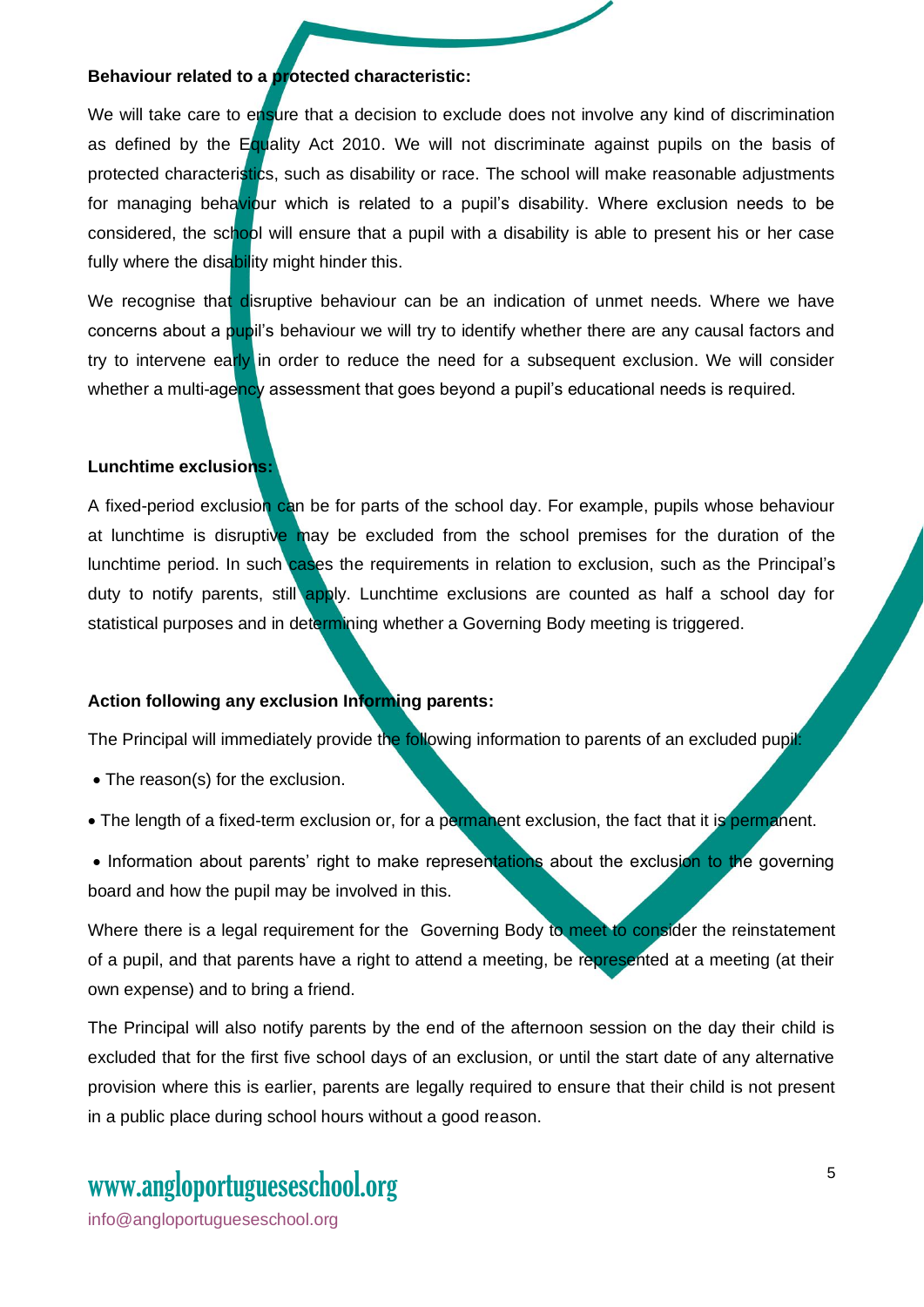Parents may be given a fixed penalty notice or prosecuted if they fail to do this.

If alternative provision is being arranged, the following information will be included when notifying parents of an exclusion!

• The start date for any provision of full-time education that has been arranged.

• The start and finish times of any such provision, including the times for morning and afternoon sessions, where relevant.

• The address at which the provision will take place.

• Any information required by the pupil to identify the person they should report to on the first day.

Where this information on alternative provision is not reasonably ascertainable by the end of the afternoon session, it may be provided in a subsequent notice, but it will be provided no later than 48 hours before the provision is due to start. The only exception to this is where alternative provision is to be provided before the sixth day of an exclusion, in which case the information can be provided with less than 48 hours' notice with parents' consent. The Trust has provided template letters available for the Principal to communicate this information to parents with further detail as to what must be included.

#### **Informing the Local Governing Body, Education Director and local authority**

The Principal will immediately notify the Chair of Governing Body and the local authority (LA) of:

• a permanent exclusion

• exclusions which would result in the pupil being excluded for more than five school days (or more than 10 lunchtimes) in a term

• exclusions which would result in the pupil missing a public examination.

For a permanent exclusion, if the pupil lives outside the LA in which the school is located, the Principal will also immediately inform the pupil's 'home authority' of the exclusion and the reason(s) for it without delay.

All exclusions which relate to a child from a vulnerable group will be discussed with the Chair of Governing Board.

For all other exclusions, the Principal will notify the Governing Body. The Principal will produce a termly report to the Governing Body on all exclusions, covering:

• the number and type of exclusions

• the reasons, gender, ethnicity and age of pupils and whether they were already on Individual Education Programmes or Pastoral Support Programmes

### www[.angloportugueseschool.org](https://angloportugueseschool.org/)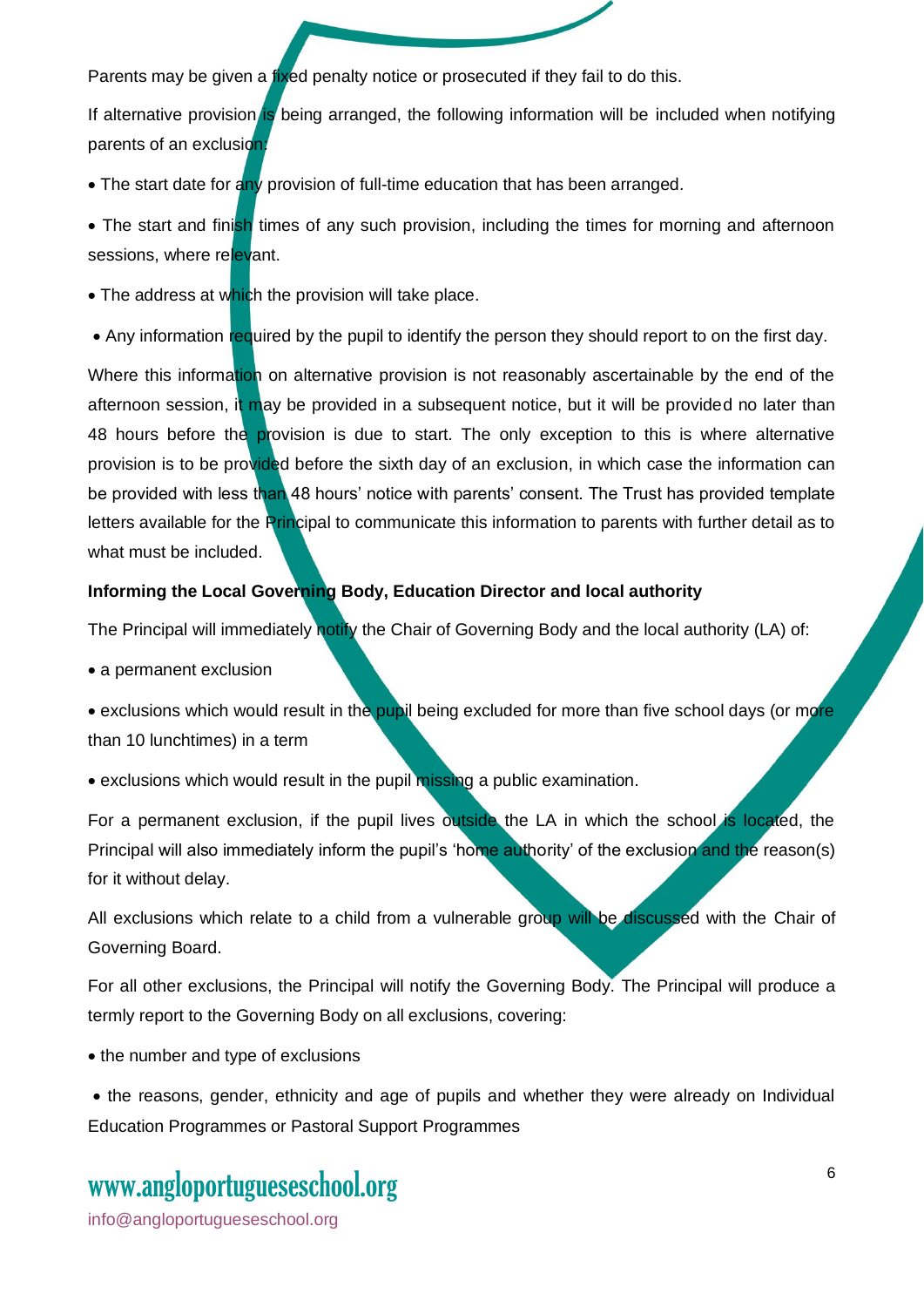- repeated exclusions and the school's response to them
- links with parents
- truancy punctuality and attendance figures
- follow-up action, including what has subsequently happened to permanently excluded pupils.

#### **Alternative education**

For a fixed-period exclusion of more than five school days for a pupil of compulsory school age, the Governing Body has a legal duty to arrange suitable full-time education for the pupil to begin no later than the sixth day of the exclusion.

However, the school and the Governing Body will attempt to start this provision as soon as possible. For a looked-after child, the school and the local authority will attempt to work together to arrange alternative provision from the first day following the exclusion.

Where a child receives consecutive fixed-period exclusions, these are regarded as a cumulative period of exclusion for the purposes of this duty.

This means that if a child has more than five consecutive school days of exclusion, then education must be arranged for the sixth school day of exclusion, regardless of whether this is as a result of one fixed-period or more than one fixed period exclusion.

Provision does not have to be arranged for pupils in the final year of compulsory education who do not have any further public examinations to sit. For permanent exclusions, the pupil's home LA has responsibility for arranging suitable full-time education for the pupil. Reintegration meeting All students returning from a fixed-term exclusion are required to attend a reintegration meeting, accompanied by a parent. This meeting will seek to establish practical ways in which further exclusion can be avoided and behaviour modified to acceptable standards in partnership between student, parent and school.

#### **Considering the reinstatement of a pupil**

The Governing Body will consider the reinstatement of an excluded pupil within 15 school days of receiving the notice of the exclusion if:

• the exclusion is permanent

• it is a fixed-term exclusion which would bring the pupil's total number of school days of exclusion to more than 15 in a term

• it would result in a pupil missing a public examination.

If requested to do so by parents, the Governing Body will consider the reinstatement of an excluded pupil within 50 school days of receiving notice of the exclusion if the pupil would be

### www[.angloportugueseschool.org](https://angloportugueseschool.org/)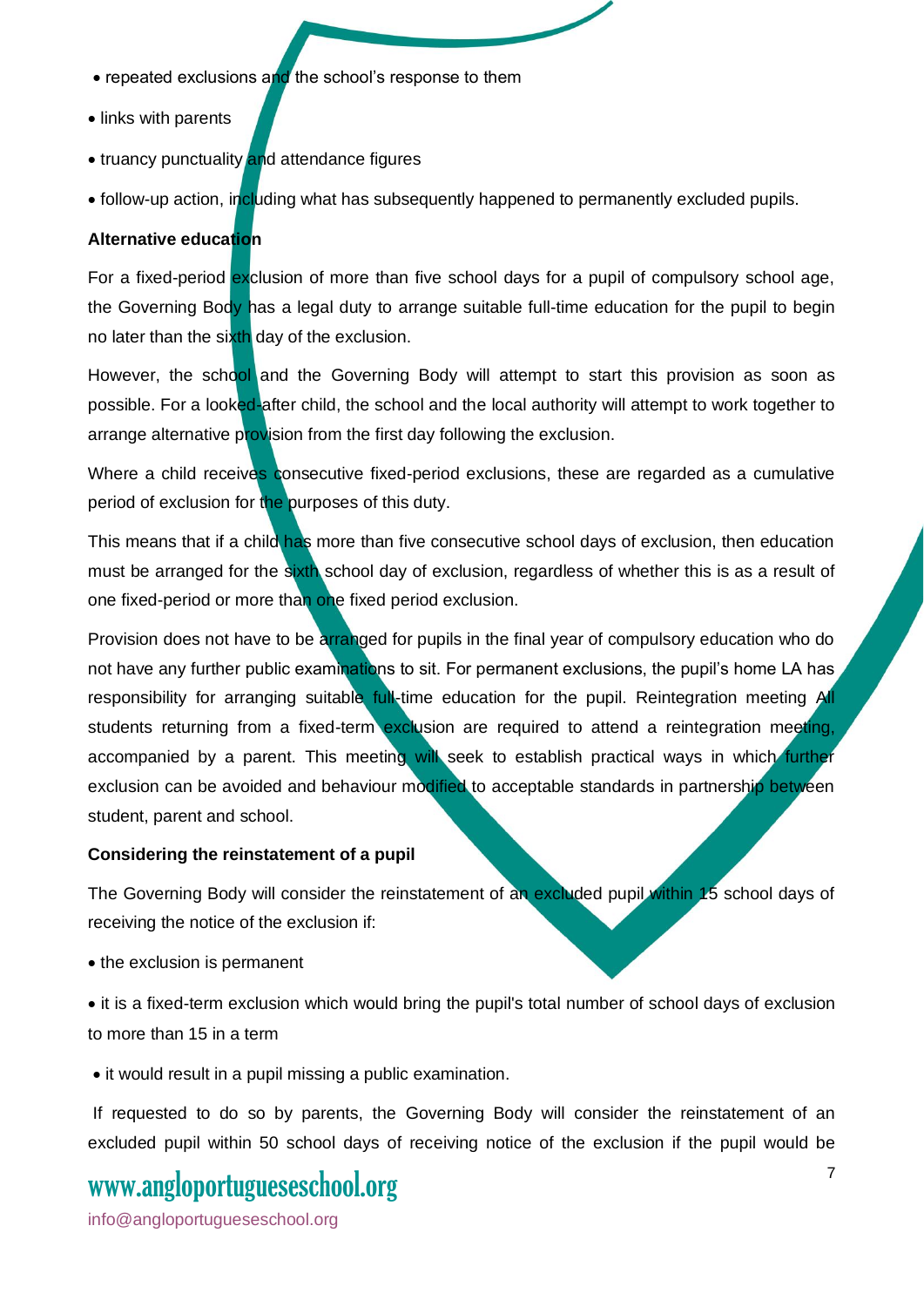excluded from school for more than five school days, but less than 15, in a single term. Where an exclusion would result in a pupil missing a public examination, the Governing Body will consider the reinstatement of the pupil before the date of the examination. If this is not practicable, the Governing Body will consider the exclusion and decide whether or not to reinstate the pupil.

The Governing Body has established a discipline committee to which it delegates its functions in respect of exclusions. (Hereafter referred to as 'the committee'). The committee consists of at least three Governors.

The committee can either:

• decline to reinstate the pupil, or

• direct the reinstatement of the pupil immediately, or on a particular date.

In reaching a decision, committee will consider whether the exclusion was lawful, reasonable and procedurally fair and whether the headteacher followed their legal duties. They will decide whether or not a fact is true 'on the balance of probabilities', which differs from the criminal standard of 'beyond reasonable doubt', as well as any evidence that was presented in relation to the decision to exclude. Minutes will be taken of the meeting, and a record of evidence considered kept.

The outcome will also be recorded on the pupil's educational record. The committee will notify, in writing, the Principal, parents and the LA of its decision, along with reasons for its decision, without delay.

Where an exclusion is permanent, the committee's decision will also include the following:

• The fact that it is permanent.

• Notice of parents' right to ask for the decision to be reviewed by an independent review panel, and:

o the date by which an application for an independent review must be made

o the name and address to whom an application for a review should be submitted

o that any application should set out the grounds on which it is being made and that, where appropriate, reference to how the pupil's SEN are considered to be relevant to the exclusion

o that, regardless of whether the excluded pupil has recognised SEN, parents have a right to require the school to appoint an SEN expert to attend the review

o details of the role of the SEN expert and that there would be no cost to parents for this appointment

o that parents must make clear if they wish for an SEN expert to be appointed in any application for a review

### www[.angloportugueseschool.org](https://angloportugueseschool.org/)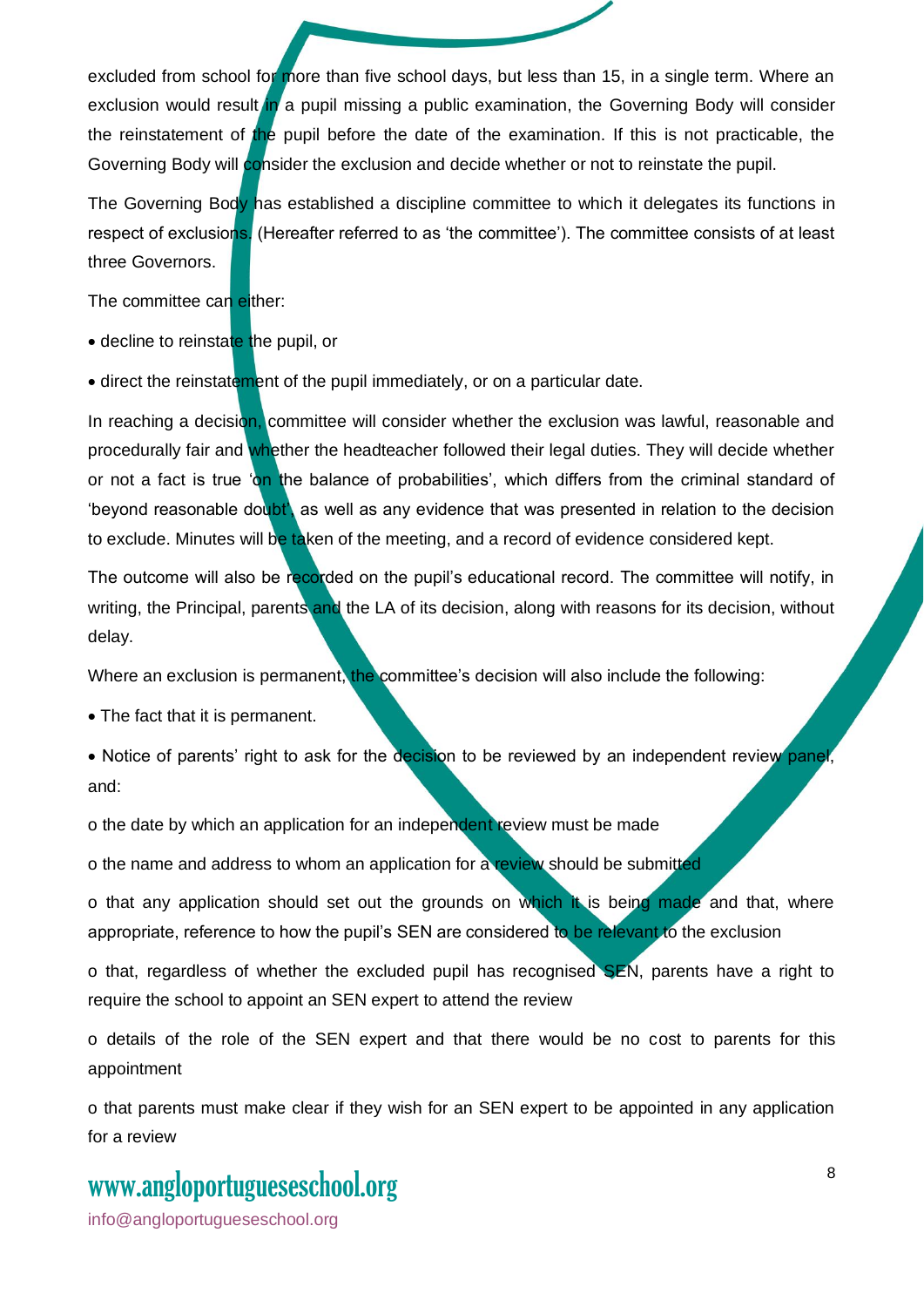o that parents may, at their own expense, appoint someone to make written and/or oral representations to the panel, and parents may also bring a friend to the review.

• That if parents believe that the exclusion has occurred as a result of discrimination, they may make a claim under the Equality Act 2010 to the first-tier tribunal (special educational needs and disability), in the case of disability discrimination, or the county court, in the case of other forms of discrimination. A claim of discrimination made under these routes should be lodged within six months of the date on which the discrimination is alleged to have taken place.

• Availability of free and impartial advice. The committee should set out the reasons for its decision in sufficient detail to enable all parties to understand why the decision was made.

#### **Independent review panels**

Applications for an independent review must be made by the parents within 15 school days of notice being given to the parents by the committee of its decision to not reinstate a pupil. If parents apply for an independent review, the Governing Body will arrange for an independent panel to review the decision of the governing board not to reinstate a permanently excluded pupil.

It is advisable that APSOL convenes independent review panels and a clerking service via a Local Authority or from Clerks Associates (www.clerksassociates.co.uk 0208 920 366).

A panel of three or five members will be constituted with representatives from each of the categories below. Where a five-member panel is constituted, two members will come from the school governors category and two members will come from the headteacher category.

• A lay member to chair the panel who has not worked in any school in a paid capacity, disregarding any experience as a school governor or volunteer.

• School governors who have served as a governor for at least 12 consecutive months in the past five years, provided they have not been teachers or headteachers during this time.

• Principals or individuals who have been a headteacher within the past five years.

#### **A person may not serve as a member of a review panel if they:**

• Are a member/director of the Trust or Governing Body of the excluding school.

• Are the Principal of the excluding school or have held this position in the past five years.

• Are an employee of the Trust, or the Governing Body, of the excluding school (unless they are employed as a headteacher at another school).

### www[.angloportugueseschool.org](https://angloportugueseschool.org/)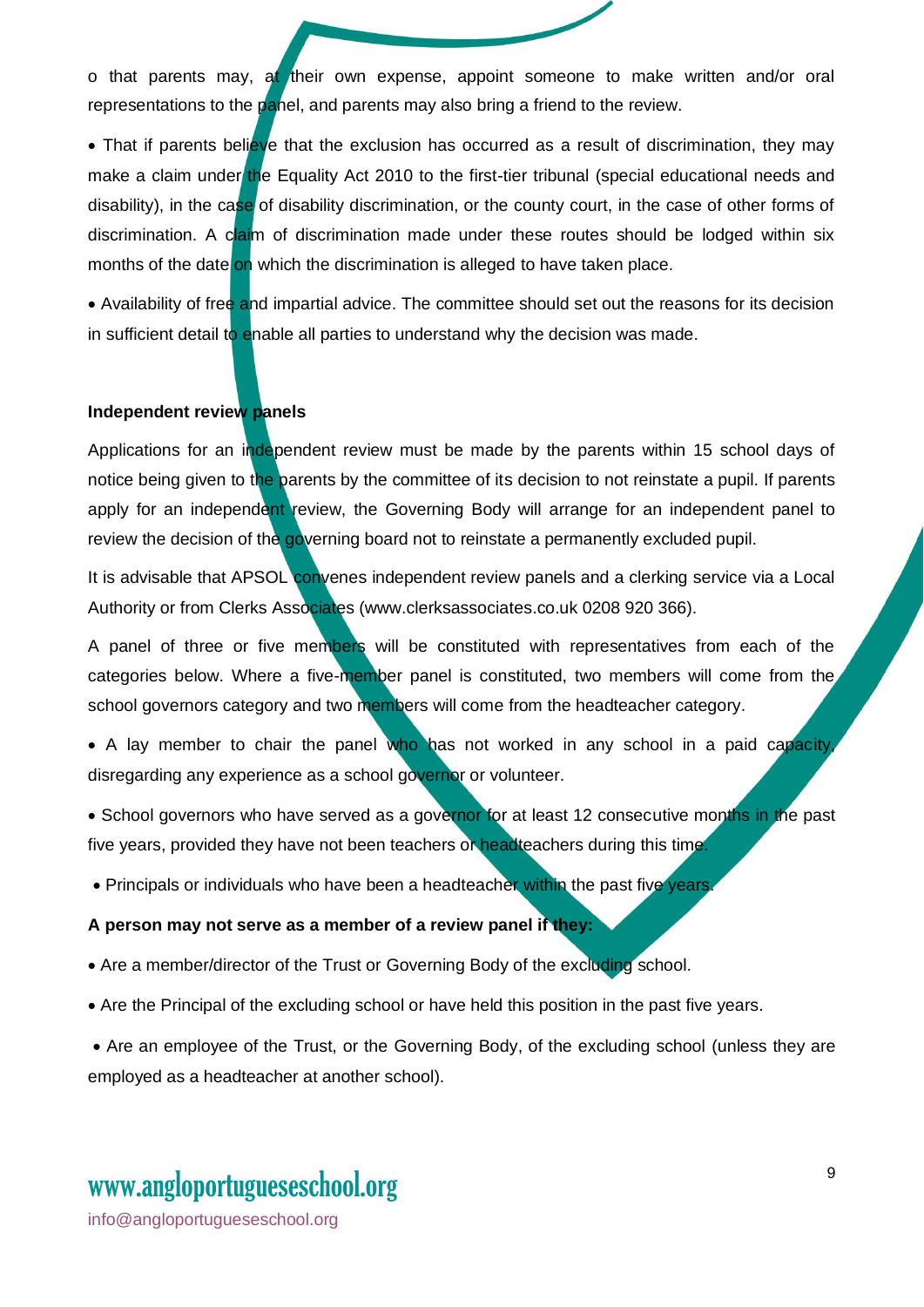• Have, or at any time have had, any connection with the Trust, school, Governing Body, parents or pupil, or the incident leading to the exclusion, which might reasonably be taken to raise doubts about their impartially.

• Have not had the required training within the past two years.

A clerk will be appointed to the panel. The independent panel will decide one of the following:

- Uphold the committee's decision
- Recommend that the Governing Body reconsiders reinstatement

• Quash the committee's decision and direct that the Governing Body reconsider reinstatement (only when the decision is judged to be flawed) The panel's decision can be decided by a majority vote. In the case of a tied decision, the chair has the casting vote.

#### **School registers**

A pupil's name will be removed from the school admissions register if:

• 15 school days have passed since the parents were notified of the committee's decision to not reinstate the pupil and no application has been made for an independent review panel, or

• the parents have stated in writing that they will not be applying for an independent review panel. Where an application for an independent review has been made, the Governing Body will wait until that review has concluded before removing a pupil's name from the register. Where alternative provision has been made for an excluded pupil and they attend it, code B (education off-site) or code D (dual registration) will be used on the attendance register.

#### **Additional information from Wandsworth Council on Exclusions Guidance and Advice:**

**Use SIMS to record and report all exclusions. Generate all the relevant paperwork at the click of a button.** New reports are available to download that will allow you to generate:

1) the Fixed Term Exclusion Report Form (ERF 1) and the Permanent Exclusion Report Form (ERF 2) as required by Pupil Services

2) exclusion letter templates that generate letters to send to parents (and a copy to Pupil Services)

Pupil Services **only accept paperwork generated by SIMS. Handwritten versions will be returned to schools for entry onto SIMS and report generation.** Full details can be found in the school circular, click **[here](https://children.wandsworth.gov.uk/education/reu/acm.asp?p=Public/ReferencePages/How%20To%20Guides/Exclusions/Exclusions%20circular_v1.2.pub.pdf)**.

Schools are required to:

- continue to **send their SIMS Exclusion Reporting file to the LA** on the first working Tuesday of the month, for a nil return you only need to send an email to [exclusions@wandsworth.gov.uk](mailto:exclusions@wandsworth.gov.uk)
- send the **Exclusion Reporting Forms and copies of the exclusion letters for exclusions of 6 school days or more to Pupil Services within one school day of the date of exclusion.**

### www[.angloportugueseschool.org](https://angloportugueseschool.org/)